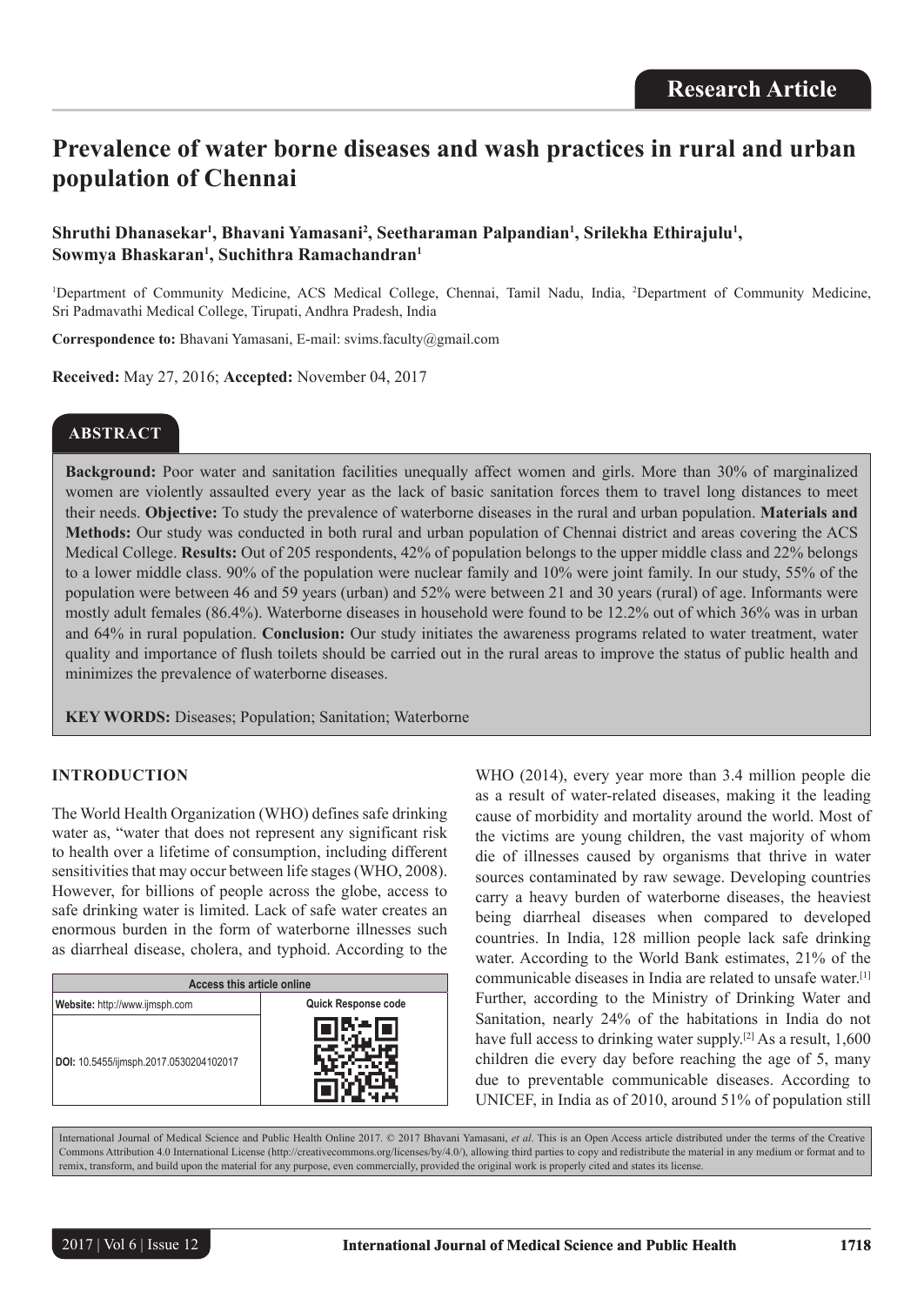defecates in open areas, while only 34% of the population uses improved sanitation facilities.<sup>[3]</sup> The current study was undertaken to study the prevalence of waterborne disease in relation with water treatment and sanitation in rural and urban population.

#### **MATERIALS AND METHODS**

The study was conducted in both rural and urban population of Chennai district and areas covering the ACS Medical College. All the adults willing to participate in the survey were included for the study with formatted consent prepared by our department. Based on the literature with an allowable error of prevalence minimum sample size was calculated to be 201 and it was decided to study a sample of 205 in our study. Majority of the participants were between 31 and 60 years age group considered for the study with both the sexes and from the rural and urban communities in and around the ACS Medical College, Chennai. Ethical clearance for this study was accorded by Institutional Ethical Committee, ACS Medical College, Chennai, Tamil Nadu.

#### **RESULTS**

The majority of participants in this study belonged to age group of 31–45 years. Of the participants, 106 were from rural communities, and the rest was from urban communities. Large proportion of them belonged to the nuclear family. Of the study subjects, 90.7% were Hindus, 7.8% were Christians, and 1.4% were Muslims. Majority of participants belonged to upper middle socioeconomic class according to modified BG Prasad's SES classification 2015 [Table 1]. Out of 205 respondents, 42% of population belongs to upper middle class and 22% belongs to lower middle class. 90% of the population were nuclear family and 10% were joint family. In our study, 55% of the population were between 46 and 59 years (urban) and 52% were between 21 and 30 years (rural) of age. Informants were mostly adult females (86.4%). With an incidence of 67.3% of population used water for hand wash and 32.6% used soap with water for hand wash in our study.

#### **DISCUSSION**

The global picture of water and health has a strong local dimension with some 1.1 billion people still lacking access to improved drinking water sources and some 2.4 billion to adequate sanitation.[4] India is facing a severe public health crisis with increasing waterborne diseases and a deteriorating quality of groundwater. In the developing countries, four-fifth of all the illnesses are caused by waterborne diseases with diarrhea leading to dehydration being the leading cause of childhood death.[3] The main waterborne diseases causing

public health issue are diarrhea, dysentery, jaundice, and cholera. In which diarrhea, the third leading killer of children in India today, is responsible for 13% of all deaths in children <5 years of age and kills an estimated 300,000 children in India each year.[5] A large-scale community study performed in an Indian urban slum showed incidence as high as 2 per 1,000 population per year for children under five, and 5.1 per 1,000 population per year for children under 10 years old.[6] The overall prevalence of waterborne diseases in our study over the past 6 months was found to be 12.2% done at an urban and rural population with the sample size of 205. In our study, the major source of domestic supply and drinking water was tap water which was 47.8% and 43.9%, respectively [Tables 2 and 3]. According to National

**Table 1:** Sociodemographic profile (age and gender distribution of informants)

| <b>Parameter</b>                     | Number subjects $(\% )$ |              |              |  |
|--------------------------------------|-------------------------|--------------|--------------|--|
|                                      | Urban                   | <b>Rural</b> | <b>Total</b> |  |
| Age group (years)                    |                         |              |              |  |
| <21                                  | 8(53.3)                 | 7(46.7)      | 15(7.3)      |  |
| $21 - 30$                            | 28(47.5)                | 31(52.5)     | 59 (28.7)    |  |
| $31 - 45$                            | 31(50.8)                | 30(49.2)     | 61(29.7)     |  |
| $46 - 59$                            | 21(55.3)                | 17(44.7)     | 38 (18.5)    |  |
| >59                                  | 11(34.4)                | 21(65.6)     | 32(15.6)     |  |
| Gender                               |                         |              |              |  |
| Male                                 | 11(39.3)                | 17(60.7)     | 28 (13.6)    |  |
| Female                               | 88 (49.7)               | 89 (50.3)    | 177 (86.4)   |  |
| Socioeconomic status                 |                         |              |              |  |
| Upper class $($ >5774)               | 21(50)                  | 21(50)       | 42(20.4)     |  |
| Upper middle<br>$(2887 - 5774)$      | 43(50)                  | 43 (50)      | 86 (41.9)    |  |
| Lower middle<br>$(1732 - 2886)$      | 19(40.4)                | 28(59.6)     | 47(22.9)     |  |
| <b>Upper lower</b><br>$(866 - 1731)$ | 13 (52)                 | 12(48)       | 25(12.1)     |  |
| Lower $(< 866)$                      | 3(60)                   | 2(40)        | 5(2.4)       |  |
| Type of family                       |                         |              |              |  |
| Nuclear                              | 89 (48.1)               | 96 (51.9)    | 185 (90.5)   |  |
| Joint                                | 10(50)                  | 10(50)       | 20(9.7)      |  |
| Religion                             |                         |              |              |  |
| Hindu                                | 86 (46.2)               | 100(53.8)    | 186 (90.7)   |  |
| Muslim                               | 0(0)                    | 3(100)       | 3(1.4)       |  |
| Christian                            | 13(81.3)                | 3(18.8)      | 16(7.8)      |  |

| <b>Table 2:</b> Prevalence of waterborne diseases |  |
|---------------------------------------------------|--|
|---------------------------------------------------|--|

| <b>Waterborn disease</b> | Prevalence $(\% )$ |
|--------------------------|--------------------|
| Diarrhea                 | 4.39               |
| Typhoid                  | 2.93               |
| Jaundice                 | 4.88               |
| Total                    | 122                |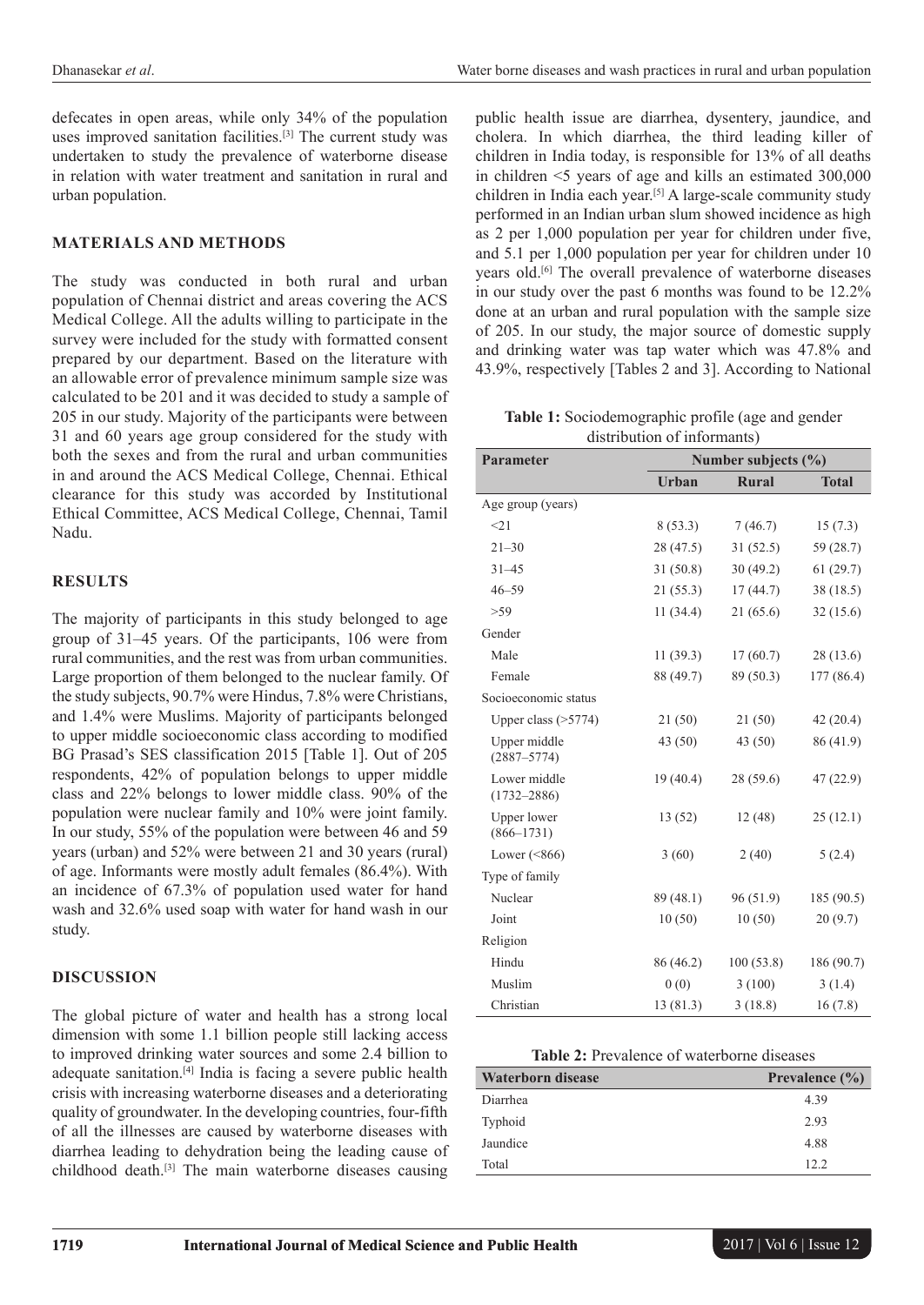| <b>Table 3: Water-related information</b> |  |
|-------------------------------------------|--|
|                                           |  |

| <b>Parameter</b>                                                    | % of total             |           |           |
|---------------------------------------------------------------------|------------------------|-----------|-----------|
|                                                                     | <b>Total</b>           | Urban     | Rural     |
| Source of domestic water supply<br>to majority of households        | Tap water<br>98 (47.8) | 35(39.4)  | 63(59.4)  |
| Source of drinking water supply<br>to majority of households        | Tap water<br>90 (43.9) | 32(32.3)  | 58 (54.7) |
| % of households with water<br>supply inside house                   | 98 (47.8)              | 43 (43.4) | 55 (51.9) |
| % of households using any<br>treatment method for drinking<br>water | 100(48.7)              | 32(32.3)  | 68 (64.2) |
| % of households with garbage<br>dumps near source of water          | 176 (85.0)             | 75 (75.8) | 101(95)   |

|  | Table 4: Sanitation related information |
|--|-----------------------------------------|
|  |                                         |

| <b>Parameter</b>                                    | % of total   |           |              |
|-----------------------------------------------------|--------------|-----------|--------------|
|                                                     | <b>Total</b> | Urban     | <b>Rural</b> |
| % of households with<br>own toilet facility         | 151 (73.6)   | 69(69.7)  | 82 (77.4)    |
| % of households<br>with safe wastewater<br>disposal | 86 (41.9)    | 37(37.4)  | 49 (46.2)    |
| % of households with<br>drainage facilities         | 139 (67.8)   | 64 (64.7) | 75 (70.7)    |
| % of households with<br>proper refuse disposal      | 48 (23.4)    | 24(24.2)  | 24(22.7)     |

#### **Table 5:** Hygiene related information

| <b>Information</b>                               | Percentage |
|--------------------------------------------------|------------|
| After defecation/using the toilet                | 97.6       |
| Before/after eating                              | 92.2       |
| Before food preparation                          | 976        |
| Before feeding the child                         | 643        |
| Material used for hand washing (soap with water) | 32.7       |

health profile 2011, in India, 43.5 of households are using tap water, 11.0% well water and 33.5% hand pump water for the purpose of drinking.[7] In Haryana, the corresponding figures are 68.8%, 3.0%, and 12.0%. In our study 47.8% of household had a water supply inside house, and 48.7% of household drank treated water.[8] A study conducted in a rural block of Haryana, out of 408 household only 10% of household used treated water. In our study, 73.6% of household have own toilet facility, 67.8% with own drainage facility and 4.39% follow open defecation [Table 4]. Nepal population and housing census -2011 stated that 60% population in the Makwanpur district had access to latrines out of which 42.7% of the population had latrines with septic tank, 15.4% had ordinary latrine and only 1.2% with a proper flushing type of toilets.[9,10] In our study, 67.3% of population used water for hand wash, and 32.6% used soap with water for hand wash [Table 5]. A survey on water handling and sanitation practices in rural community of Madhya Pradesh shown only 8% households in Ichhawar and 22% in Astha washed hands with water and soap, 22% households in Ichhawar and by 54% households in Astha block washed with just water.[1,7] In our study, waterborne diseases in the household were found to be 12.2% out of which 36% was in urban and 64% in rural population [Table 6]. The prevalence of waterborne diseases can be controlled with proper awareness programs related to water treatment, water quality and importance of sanitation the rural areas to improve the status of public health which is in agreement with previous literatures.[8]

#### **CONCLUSION**

Our study is indicating that awareness will be in need in rural and urban population related to drinking water treatment, sanitation and hygiene mechanisms to condemn the prevalence the waterborne diseases for improving public health.

| Table 6: Association of risk factors with waterborne diseases (statistical analysis) |  |  |
|--------------------------------------------------------------------------------------|--|--|
|--------------------------------------------------------------------------------------|--|--|

| <b>Risk factor</b>         | Number of people diseased | Odds ratio          | Chi-square test | $P$ value |
|----------------------------|---------------------------|---------------------|-----------------|-----------|
| Type of family             |                           |                     |                 |           |
| Joint                      | 5                         | $2.75(0.90 - 8.37)$ | 2.20            | 0.14      |
| Nuclear                    | 20                        |                     |                 |           |
| Socioeconomic status       |                           |                     |                 |           |
| Upper                      | 16                        | $1.07(0.4-2.5)$     | 0.0023          | 0.9       |
| Lower                      | 9                         |                     |                 |           |
| Religion                   |                           |                     |                 |           |
| Others                     | 3                         | $1.40(0.37 - 5.19)$ | 0.02            | 0.89      |
| Hindus                     | 22                        |                     |                 |           |
| Drinking water source      |                           |                     |                 |           |
| Others                     | 21                        | $1.45(0.47 - 4.47)$ | 0.15            | 0.69      |
| Can                        | 4                         |                     |                 |           |
| Garbage dumps nearby house |                           |                     |                 |           |

(*Contd.*..)